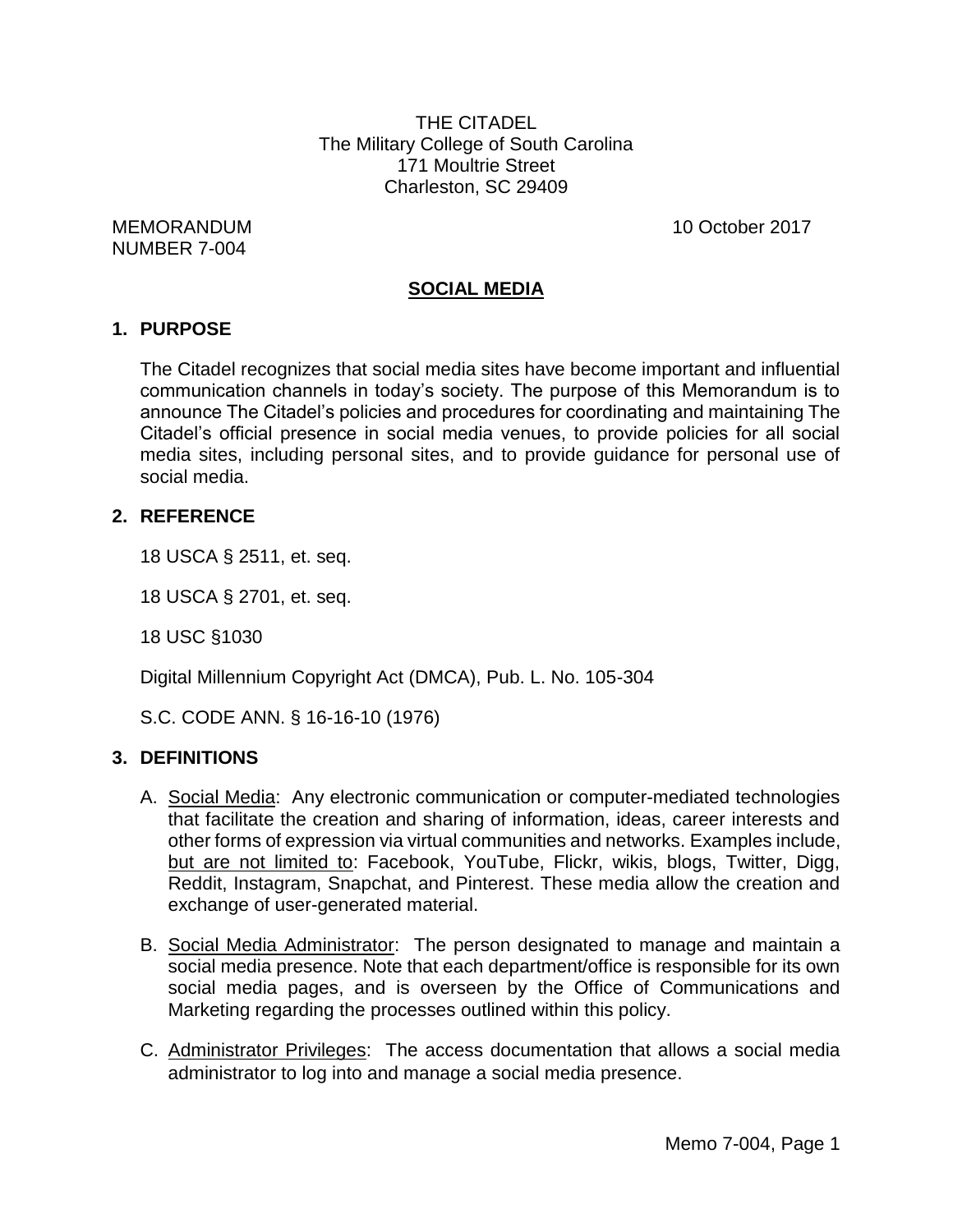# **4. POLICY**

- A. Policies for All Social Media Sites, Including Personal Sites.
	- 1. **Follow current rules**. Citadel employees, cadets and students are expected to adhere to the same standards of conduct online as they would in face-toface interactions. Laws and policies respecting contracting and conflict of interest apply online and in the social media context. Likewise, applicable policies and guidelines, including the College Regulations, the Blue Book, and Human Resources guidelines and policies, for interacting with students, parents, alumni, donors, media, all other Citadel constituents, and the public apply online and in the social media context as well.
	- 2. **Confidential and proprietary information**. Do not post confidential or proprietary information about The Citadel, cadets, students, employees, or alumni. Employees must still follow the applicable privacy requirements such as Family Education Rights and Privacy Act (FERPA) and Health Insurance Portability and Accountability Act (HIPAA), as well as National Collegiate Athletic Association (NCAA) regulations. Employees must also adhere to all applicable college privacy and confidentiality policies.
	- 3. **Copyright and fair use**. When posting, be mindful of the copyright and intellectual property rights of others and of The Citadel.
	- 4. **Logos**. Do not use The Citadel's logos or any other Citadel images or iconography on personal social media sites. Do not use The Citadel's name to promote a product, cause, charity or political party or candidate.
	- 5. **College time and property**. The Citadel's computers and time on the job are provided for Citadel related business as approved by supervisors and in accordance with [Memorandum 3-2 Computer and Networking Use Policy.](http://www.citadel.edu/root/images/policies/3-602-computer-and-networking-use-policy.pdf)
	- 6. **Terms of service**. Obey the Terms of Service of any social media platform employed.
- B. **Policy for Creating and Maintaining an Institutional Office or Departmental Social Media Site**.
	- 1. **Obtain official approval**. Before creating an official social media site which represents The Citadel and its related entities, obtain approval from the Vice President of Communications and Marketing.
	- 2. **Designate official page administrator(s)**. Institutional offices or departments must provide the Office of Communications and Marketing name(s) and contact information for those responsible for maintaining institutional office or departmental social media page(s). If administrator duties change hands, notify Office of Communications and Marketing promptly.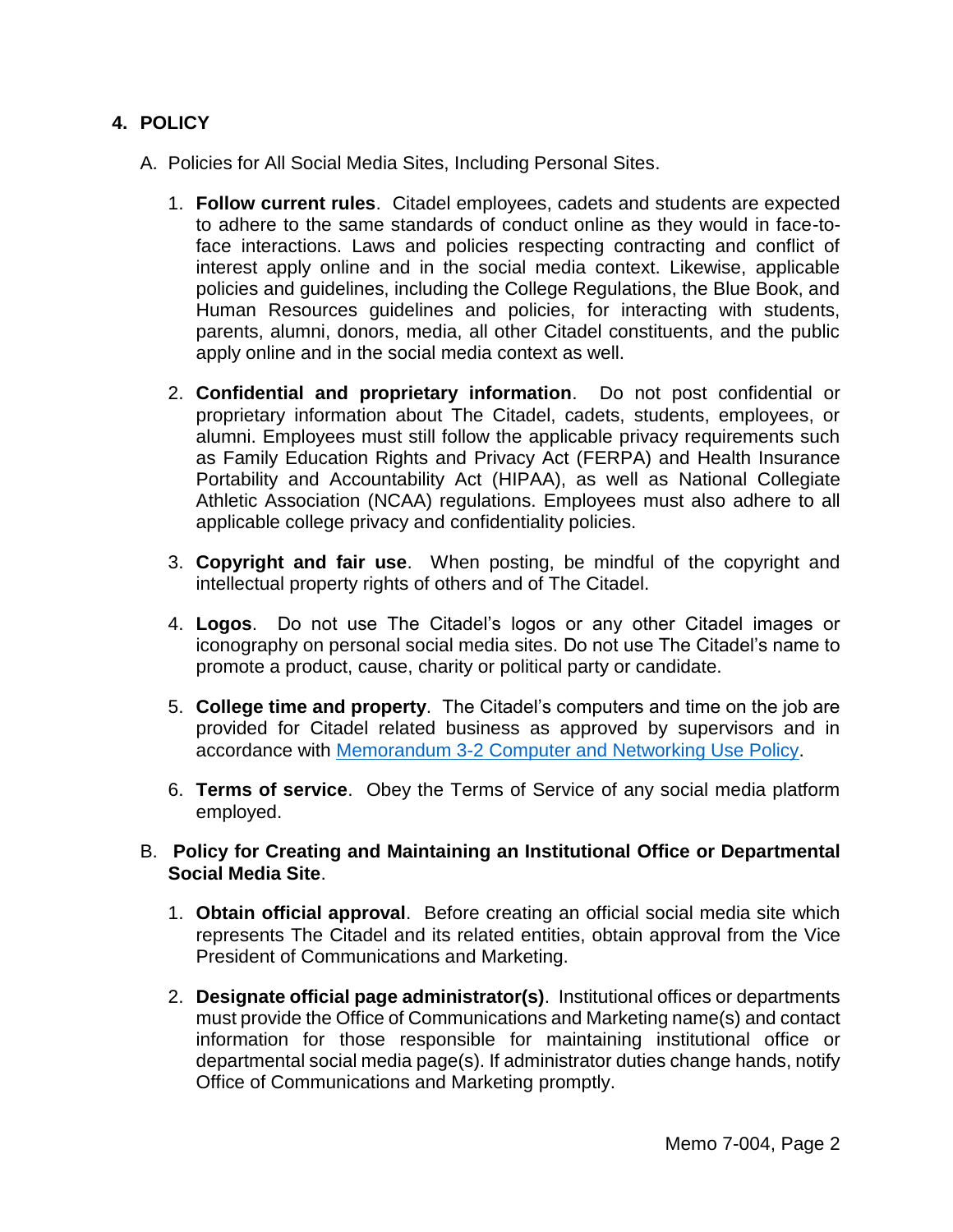- 3. **Provide access to Office of Communications and Marketing**. Access to all social media pages must be given to the Office of Communications and Marketing. This includes, but is not limited to, administrator designations, login names, passwords, etc.
- 4. **Social media post removal**. The Office of Communications and Marketing reserves the right to remove any content deemed inappropriate and/or in violation of this policy from any institutional office or departmental social media account.
- 5. **Use The Citadel's Brand Toolbox**. Adhere to The Citadel's Brand Toolbox [\(www.citadel.edu/brandtoolbox\)](http://www.citadel.edu/brandtoolbox) in the creation and maintenance of all institutional social media sites.
- C. Institutional Social Media Comment Policy.

If you post on behalf of an official college unit, the following policies must be adhered to, in addition to all other policies and practices in this Memorandum.

- 1. **Acknowledge who you are**. If you are representing The Citadel when posting on a social media platform, acknowledge this.
- 2. **Link back to The Citadel**. If applicable, link back to The Citadel site. Ideally, posts should be very brief, redirecting a visitor to content that resides within The Citadel's web environment.
- 3. **Have a plan**. Departments should consider their messages, audiences, and goals, as well as a strategy for keeping information on social media sites upto-date. The Office of Communications and Marketing can assist and advise you with your social media planning.
- 4. **Protect the institutional voice**. Posts on social media sites should protect The Citadel's institutional voice by remaining professional in tone and in good taste. No individual Citadel unit should construe its social media site as representing the college as a whole. Consider this fact when naming pages or accounts, selecting a profile picture or icon, and selecting content to post names, profile images, and posts should all be clearly linked to the particular department or unit rather than to the institution as a whole.
- 5. **Sharing official campus-wide news:** Posts should be shared from the main Citadel Facebook page [\(www.facebook.com/thecitadel\)](http://www.facebook.com/thecitadel). Example: Sharing The Citadel's U.S. News & World Report #1 ranking post directly from the main Facebook page onto your office's/department's as opposed to posting the link yourself.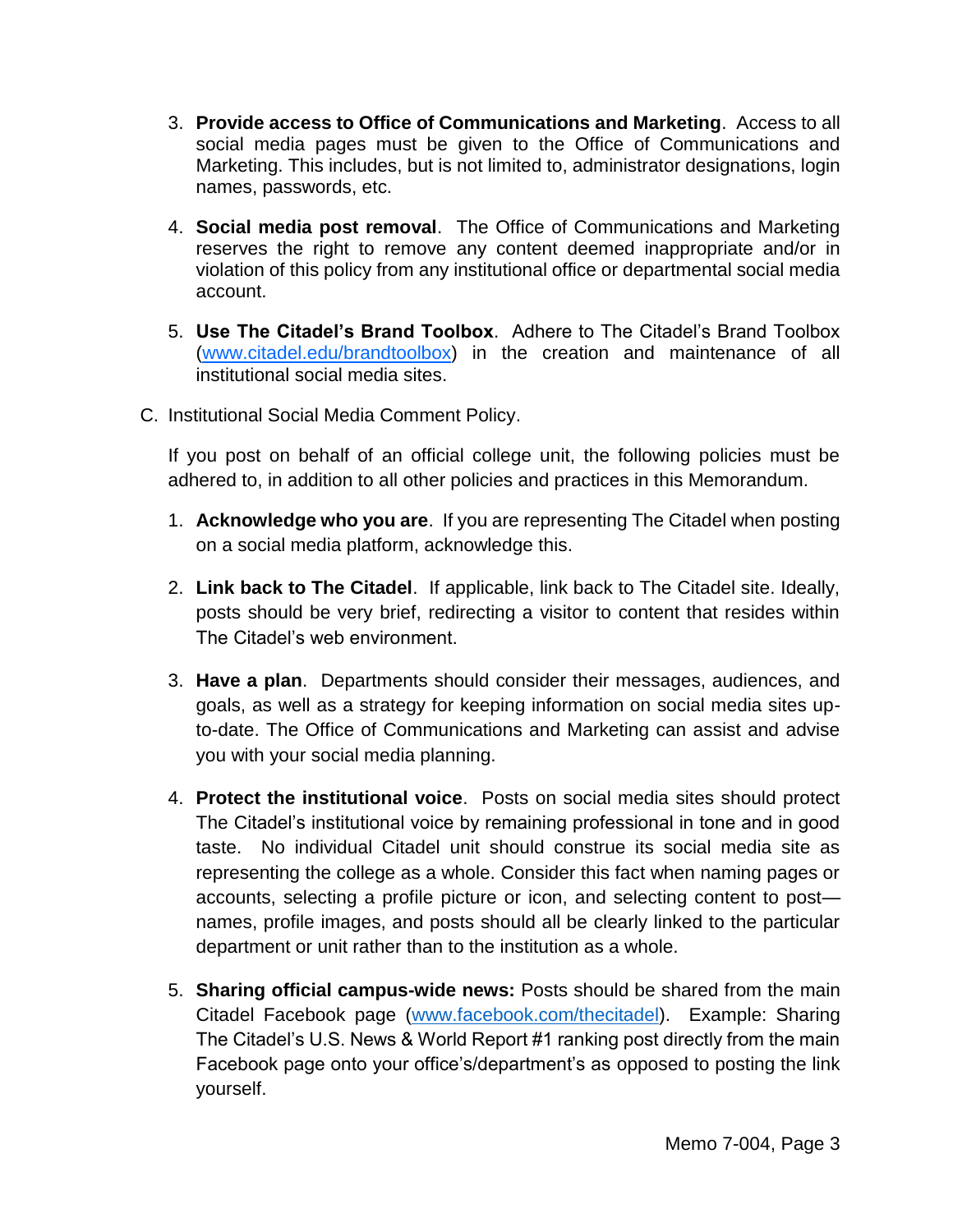- 6. No personal beliefs: Personal beliefs should not be posted to institutional office or department pages, including but not limited to politics, religion, or other matters of personal opinion.
- D. Recommendations for Personal Use of Social Media
	- 1. **Think twice before posting**. Privacy does not exist in the world of social media. Consider what could happen if a post becomes widely known and how that may reflect both on the individual and The Citadel. Search engines can turn up posts years after they are created, and comments can be forwarded or copied. If you would not make a statement at a conference or to a member of the media, consider whether you should post it online. If you are unsure about posting something or responding to a comment, contact the Office of Communications and Marketing.
	- 2. **Strive for accuracy**. Verify facts before posting them on social media. Review content for grammatical and spelling errors.
	- 3. **Internal policies and operations**. Avoid discussing or speculating on internal policies or operations.
	- 4. **Be respectful**. Content contributed to a social media site can encourage comments or discussion of opposing ideas. Responses should be considered carefully in light of how they would reflect on the poster and/or The Citadel and its institutional voice. Do not post or approve comments that include:
		- a. Profanity or abusive language,
		- b. Threats of physical or bodily harm,
		- c. Sexual harassment,
		- d. Sensitive information: *i.e.* information that could compromise public safety, intellectual property, or national security, or
		- e. Offensive terms: *i.e.* language that targets specific ethnic or racial groups.
	- 5. **Remember your audience**. Be aware that a presence in the social media world is or easily can be made available to the public at large. This includes prospective students, current students, current employers and colleagues, and peers. Consider this fact before publishing to ensure the post will not alienate, harm, or provoke any of these groups.
	- 6. **Use disclaimers**. Identify your views as your own. If you identify yourself as a Citadel faculty or staff member online, make clear that the views expressed are not necessarily those of The Citadel.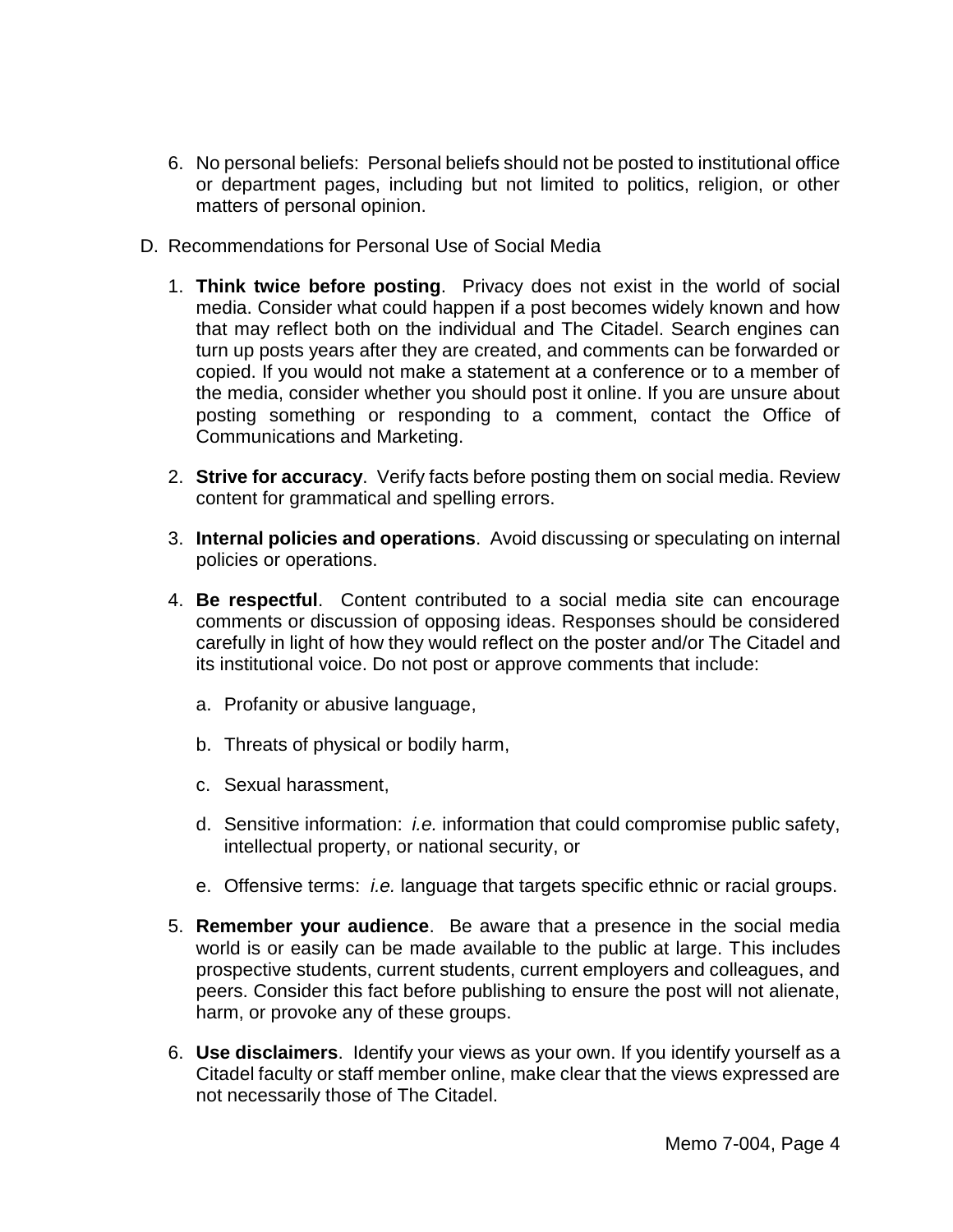7. **Photography**. Photographs posted on social media sites easily can be appropriated by visitors. Subjects in photos must give his/her consent to use their likeness. You must have permission to use any and all photographs that are not yours and give credit when applicable. Consider adding a watermark and/or posting images at 72 dpi and approximately 800x600 resolution to protect your intellectual property. Images at that size are sufficient for viewing on the Web, but not suitable for printing. Remember that the policies of the Office of Communications and Marketing related to purchasing and using Citadel images apply online as well as in print.

## **5. COMPLIANCE**

Failure to comply with this Memorandum may result in criminal prosecution, temporary or permanent loss of access to The Citadel's computing and network resources, revocation of the privilege of the use of Citadel facilities, and/or disciplinary action, up to and including expulsion for cadets and other students and termination for employees. Cadets and other students are not prohibited from using social media, but should exercise good judgment because actions or behavior made available through social media reflect on The Citadel and become information that may be used in a disciplinary proceeding.

## **6. NOTES**

## **A. Dates of official enactment and amendments:**

Approved by the Vice President for Communications and Marketing 10 October 2017.

Changes include: updated "Social Media" definition in paragraph 3A, page 1; spelled out acronyms in paragraph 4, sub-paragraph A2, page 2; added working hyperlinks where appropriate within document; changed references from External Affairs to Communications and Marketing within document; added recommendation to share posts on The Citadel's Facebook page in paragraph 4, sub-paragraph C5, page 3; and added additional cross references to paragraph 6, sub-paragraph D, page 5.

Substantive changes include: added requirement for official social media sites which represent The Citadel, must be approved by the Office of Communications and Marketing in paragraph 4, sub-paragraph B1, page 2; added requirements for sites to adhere to The Citadel's Brand Toolbox in paragraph 4, sub-paragraph B5, page 3; and added requirement for photo consent in paragraph 4, sub-paragraph D7, page 5.

#### **B. Responsible Department:**

Office of Communications and Marketing